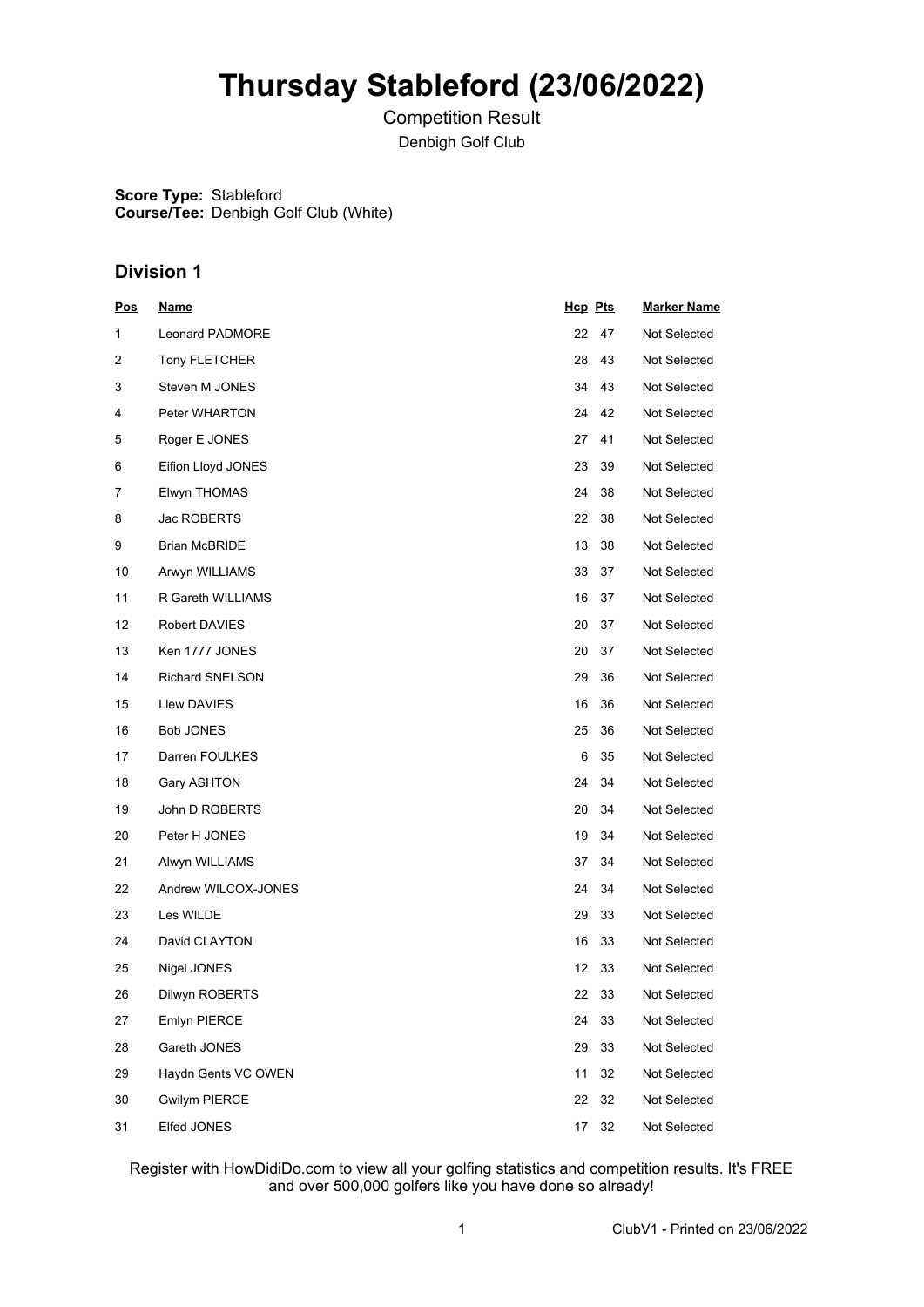#### **Score Type: Course/Tee:** Stableford Denbigh Golf Club (White)

### **Division 1**

| <u>Pos</u> | <u>Name</u>            | Hcp Pts |    | <u>Marker Name</u> |
|------------|------------------------|---------|----|--------------------|
| 32         | David PLATT            | 24      | 32 | Gwynn JONES        |
| 33         | Alwyn JONES            | 38      | 32 | Not Selected       |
| 34         | Tegid PHILLIPS         | 19      | 31 | Not Selected       |
| 35         | D Paul JONES           | 15      | 31 | Not Selected       |
| 36         | <b>Walter ROBERTS</b>  | 27      | 31 | Not Selected       |
| 37         | Ben WILCOX-JONES       | 14      | 30 | Not Selected       |
| 38         | <b>Gwilym WILLIAMS</b> | 23      | 30 | Not Selected       |
| 39         | <b>Tony DAVIES</b>     | 17      | 30 | Not Selected       |
| 40         | Gary Lou EVANS         | 20      | 30 | Not Selected       |
| 41         | <b>Stewart CLARKE</b>  | 15      | 30 | Not Selected       |
| 42         | Jonathan COPEMAN       | 17      | 30 | Not Selected       |
| 43         | Gwynn JONES            | 25      | 30 | Not Selected       |
| 44         | Frazer JONES           | 21      | 30 | Not Selected       |
| 45         | Trefor O JONES         | 15      | 30 | Not Selected       |
| 46         | Stephen LLOYD          | 7       | 30 | Not Selected       |
| 47         | Alan PADMORE           | 19      | 29 | Not Selected       |
| 48         | Nigel ROXBURGH         | 7       | 29 | Not Selected       |
| 49         | Don WALMSLEY           | 16      | 29 | Not Selected       |
| 50         | David Wyn JONES        | 29      | 28 | Not Selected       |
| 51         | Matthew LEWIS-WILLIAMS | 12      | 28 | Not Selected       |
| 52         | <b>Brian GRIFFITHS</b> | 29      | 28 | Not Selected       |
| 53         | Tom WILCOX-JONES       | 26      | 27 | Not Selected       |
| 54         | lan C JONES            | 16      | 27 | Not Selected       |
| 55         | Mike THOMAS            | 20      | 25 | Not Selected       |
| 56         | Emyr OWEN              | 24      | 25 | Not Selected       |
| 57         | Arwel Wyn JONES        | 10      | 23 | Not Selected       |
| 58         | Adam HOUSTON           | 13      | 22 | Not Selected       |
| 59         | Fred JONES             | 24      | 22 | Not Selected       |

Register with HowDidiDo.com to view all your golfing statistics and competition results. It's FREE and over 500,000 golfers like you have done so already!